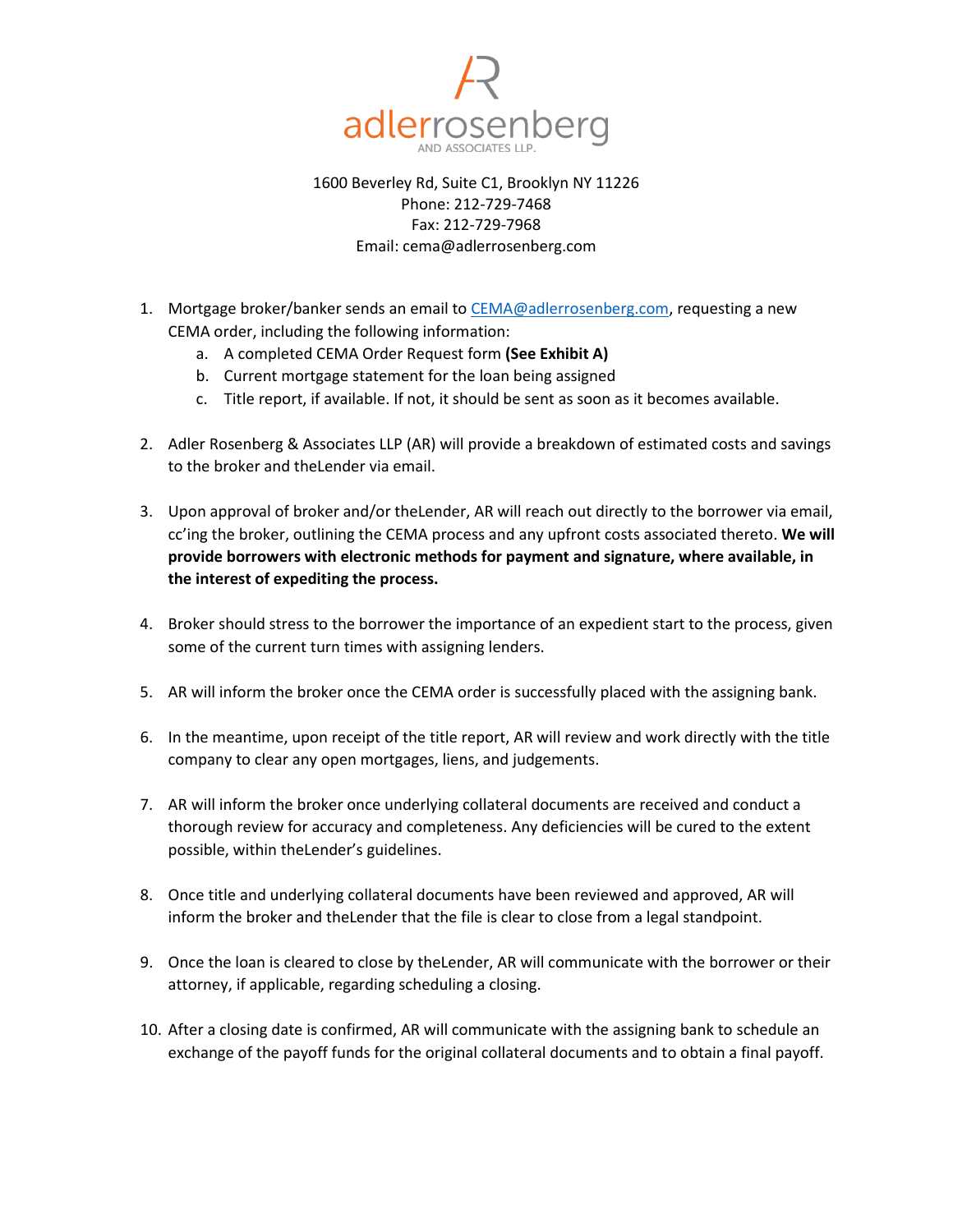

# 1600 Beverley Rd, Suite C1, Brooklyn NY 11226 Phone: 212-729-7468 Fax: 212-729-7968 Email: cema@adlerrosenberg.com

- 11. theLender will send closing documents to AR in advance of the closing, at which point AR will prepare any necessary CEMA documents on the loan.
- 12. AR will conduct the closing with the borrower at the scheduled time.
- 13. AR will send the original signed loan documents, along with the complete collateral file from the assigning bank to theLender via overnight courier.
- 14. An authorized signor at theLender will countersign the CEMAs and send two originals back to AR. One will be maintained in the files of AR and one will be given to the title company for recording, along with the Gap Mortgage, Assignment, and 255 Affidavit.
- *15. IMPORTANT NOTE: It is imperative that whomever receives the overnight package from AR at theLender treats it with the utmost care and concern. At no point should the original collateral file or signed CEMA documents be shredded or destroyed as these are irreplaceable documents that are necessary for the enforceability of the loan. The original collateral file must be maintained on-file as hard-copy originals and, as stated above, two copies of the fully executed CEMA must be returned to AR.*